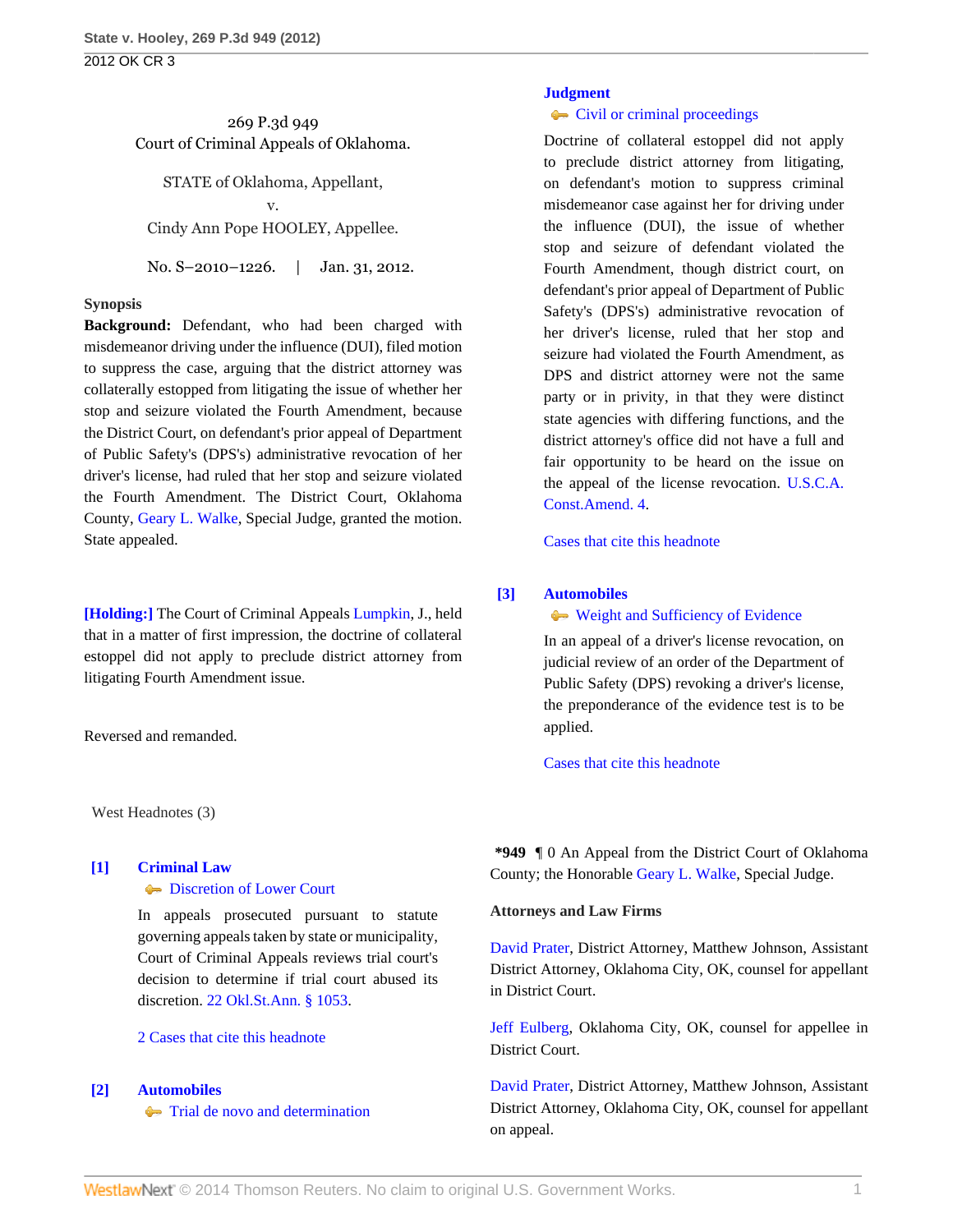[Jeff Eulberg](http://www.westlaw.com/Link/Document/FullText?findType=h&pubNum=176284&cite=0257345801&originatingDoc=Iada0f0164e3e11e1b71fa7764cbfcb47&refType=RQ&originationContext=document&vr=3.0&rs=cblt1.0&transitionType=DocumentItem&contextData=(sc.Search)), Oklahoma City, OK, counsel for appellee on appeal.

## **Opinion**

### *OPINION*

## [LUMPKIN,](http://www.westlaw.com/Link/Document/FullText?findType=h&pubNum=176284&cite=0169510501&originatingDoc=Iada0f0164e3e11e1b71fa7764cbfcb47&refType=RQ&originationContext=document&vr=3.0&rs=cblt1.0&transitionType=DocumentItem&contextData=(sc.Search)) Judge.

¶ 1 Appellee Cindy Ann Pope Hooley was charged in the District Court of Oklahoma County on March 23, 2010, with Driving Under the Influence  $(47 \text{ O.S.}2001, \text{ § } 11-902(\text{A})),$ Case No. CM–2010–893. Subsequently, her driver's license was revoked by the Department of Public Safety (DPS). She appealed that revocation to the District Court, Case No. CV– 2010–1010. The District Court ruled in part that Appellee had been seized and that her seizure was unconstitutional.

**\*950** ¶ 2 On November 29, 2010, Appellee filed a motion to suppress in the misdemeanor DUI case. At a hearing before the Honorable Geary L. Walke, Special Judge, Appellee argued that as the District Court had ruled in her driver's license revocation appeal that her stop and seizure were unconstitutional, the doctrine of collateral estoppel applied and precluded the District Attorney's Office from re-litigating the issue in the criminal misdemeanor case. The District Attorney responded by stipulating that the issue heard in the DPS hearing was identical to the issue Appellee sought to preclude the District Attorney's Office from raising in the misdemeanor proceeding and that the issue was finally adjudicated on its merits at the DPS hearing. However, the District Attorney also argued that the District Attorney's Office and DPS were not the same parties for purposes of collateral estoppel and that the District Attorney's Office did not have a full and fair hearing on the issue to be precluded. The trial court granted the motion to suppress finding that the doctrine of collateral estoppel applied and the District Attorney's Office was therefore precluded from re-litigating the constitutionality of Appellee's seizure. The District Attorney announced his intention to appeal. It is from this order of the District Court precluding the Oklahoma County District Attorney's Office from arguing the constitutionality of Appellee's seizure that the State now appeals.

¶ 3 The State appeals under the authority of [22](http://www.westlaw.com/Link/Document/FullText?findType=L&pubNum=1000165&cite=OKSTT22S1053&originatingDoc=Iada0f0164e3e11e1b71fa7764cbfcb47&refType=LQ&originationContext=document&vr=3.0&rs=cblt1.0&transitionType=DocumentItem&contextData=(sc.Search)) [O.S.Supp.2009, § 1053](http://www.westlaw.com/Link/Document/FullText?findType=L&pubNum=1000165&cite=OKSTT22S1053&originatingDoc=Iada0f0164e3e11e1b71fa7764cbfcb47&refType=LQ&originationContext=document&vr=3.0&rs=cblt1.0&transitionType=DocumentItem&contextData=(sc.Search))(5) asserting that the suppressed evidence forms a substantial part of the proof of the pending misdemeanor charge and that the prosecution cannot proceed if the Motion to Suppress is upheld. Therefore, argues the

State, appellate review of the matter is in the best interests of justice.

<span id="page-1-0"></span>**[\[1\]](#page-0-1)** ¶ 4 In appeals brought to this Court pursuant to [22](http://www.westlaw.com/Link/Document/FullText?findType=L&pubNum=1000165&cite=OKSTT22S1053&originatingDoc=Iada0f0164e3e11e1b71fa7764cbfcb47&refType=LQ&originationContext=document&vr=3.0&rs=cblt1.0&transitionType=DocumentItem&contextData=(sc.Search)) [O.S.Supp.2009, § 1053,](http://www.westlaw.com/Link/Document/FullText?findType=L&pubNum=1000165&cite=OKSTT22S1053&originatingDoc=Iada0f0164e3e11e1b71fa7764cbfcb47&refType=LQ&originationContext=document&vr=3.0&rs=cblt1.0&transitionType=DocumentItem&contextData=(sc.Search)) this Court reviews the trial court's decision to determine if the trial court abused its discretion. *State v. Love,* [1998 OK CR 32, ¶ 2, 960 P.2d 368, 369.](http://www.westlaw.com/Link/Document/FullText?findType=Y&serNum=1998113928&pubNum=661&fi=co_pp_sp_661_369&originationContext=document&vr=3.0&rs=cblt1.0&transitionType=DocumentItem&contextData=(sc.Search)#co_pp_sp_661_369) *See also State v. Pope,* [2009 OK CR 9, ¶ 4, 204 P.3d 1285, 1287.](http://www.westlaw.com/Link/Document/FullText?findType=Y&serNum=2018268942&pubNum=4645&fi=co_pp_sp_4645_1287&originationContext=document&vr=3.0&rs=cblt1.0&transitionType=DocumentItem&contextData=(sc.Search)#co_pp_sp_4645_1287) An abuse of discretion has been defined as a conclusion or judgment that is clearly against the logic and effect of the facts presented. *Love,* [1998 OK CR 32, ¶ 2, 960 P.2d at 369.](http://www.westlaw.com/Link/Document/FullText?findType=Y&serNum=1998113928&pubNum=661&fi=co_pp_sp_661_369&originationContext=document&vr=3.0&rs=cblt1.0&transitionType=DocumentItem&contextData=(sc.Search)#co_pp_sp_661_369) *See also Slaughter v. State,* [1997 OK CR 78, ¶ 19, 950 P.2d 839,](http://www.westlaw.com/Link/Document/FullText?findType=Y&serNum=1997244826&pubNum=661&fi=co_pp_sp_661_848&originationContext=document&vr=3.0&rs=cblt1.0&transitionType=DocumentItem&contextData=(sc.Search)#co_pp_sp_661_848) [848–849](http://www.westlaw.com/Link/Document/FullText?findType=Y&serNum=1997244826&pubNum=661&fi=co_pp_sp_661_848&originationContext=document&vr=3.0&rs=cblt1.0&transitionType=DocumentItem&contextData=(sc.Search)#co_pp_sp_661_848).

¶ 5 In its sole proposition of error, the State argues the trial court erred in granting the motion to suppress. In the first part of a three part argument, the State backs away from its stipulations made at the motion to suppress hearing and argues the issue in the Department of Public Safety (hereinafter DPS) hearing was not identical to the issue in the criminal proceeding and that the issue was not finally adjudicated in the license revocation appeal. The State asserts this Court should adopt U.S. Supreme Court precedent which applies a two part test to determine when a civil proceeding triggers the Double Jeopardy clause and that Appellee's license revocation was not a form of criminal punishment that would trigger the Double Jeopardy Clause. Therefore, according to the State, the order granting the motion to suppress should be reversed and the case remanded for further proceedings.

¶ 6 Alternatively, the State argues that DPS and the District Attorney's Office are not the same party or in privity and that the District Attorney's office did not have a full and fair opportunity to litigate the issue at the hearing on the license revocation appeal.

¶ 7 The Appellee responds that the District Court correctly applied the doctrine of collateral estoppel. Appellee argues that the trial court did not bar the District Attorney's Office from proceeding against her, but merely found that the very narrow issue of the constitutionally of her seizure had already been specifically decided in the appeal of the driver's license revocation. Further, Appellee asserts that DPS and the District Attorney's Office are the same party and in privity as the real party in interest is the State of Oklahoma and the State had a full and fair opportunity to litigate the issue at the license revocation appeal.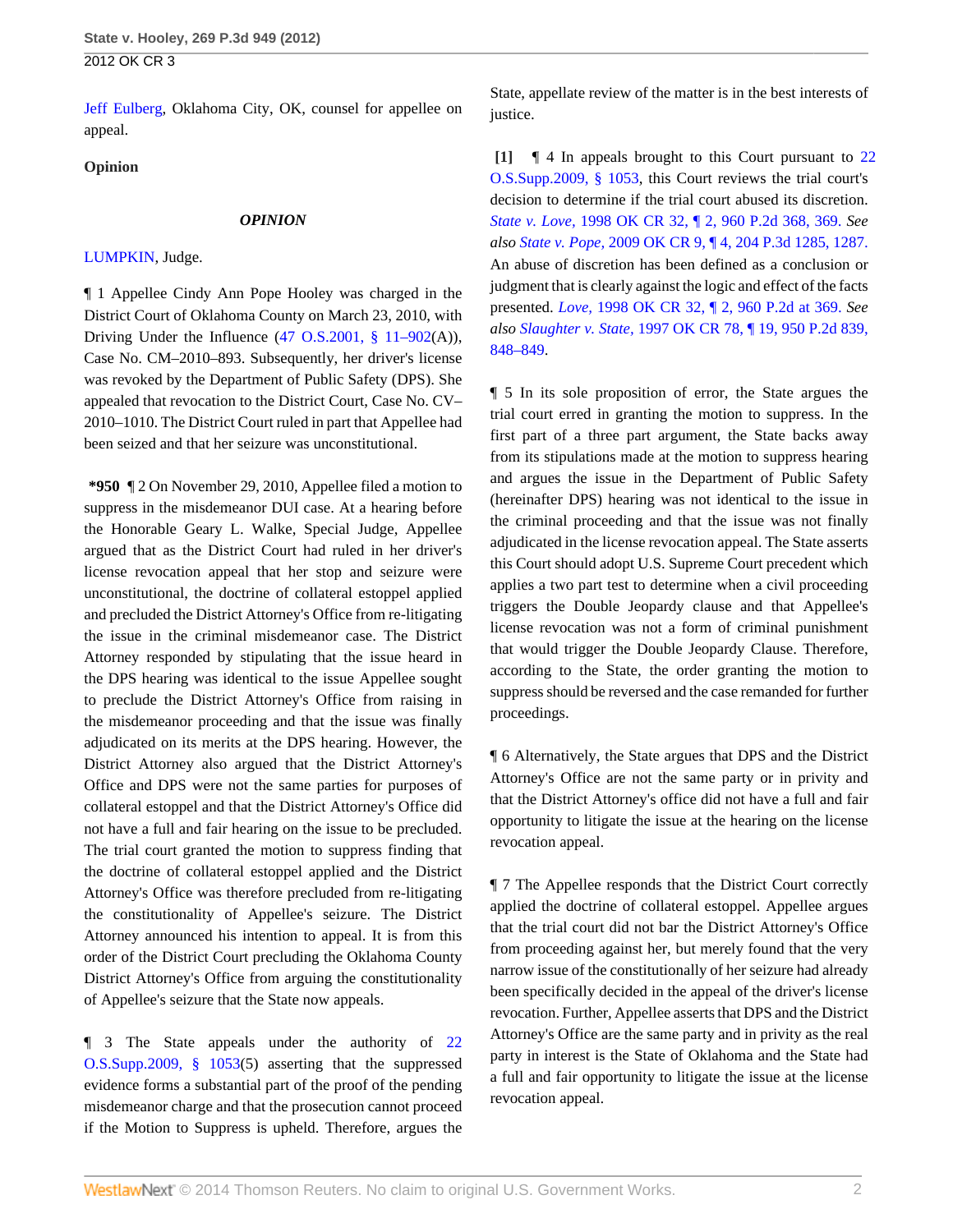¶ 8 This Court addressed the doctrine of collateral estoppel in *Smith v. State,* [2002 OK CR 2, 46 P.3d 136,](http://www.westlaw.com/Link/Document/FullText?findType=Y&serNum=2002041137&pubNum=4645&originationContext=document&vr=3.0&rs=cblt1.0&transitionType=DocumentItem&contextData=(sc.Search)) where we stated in pertinent part:

**\*951** The doctrine of collateral estoppel stands for the principle that "when an issue of ultimate fact has once been determined by a valid and final judgment, that issue cannot again be litigated between the same parties in any future lawsuit." *Ashe v. Swenson,* [397 U.S. 436, 442, 90 S.Ct.](http://www.westlaw.com/Link/Document/FullText?findType=Y&serNum=1970134208&pubNum=708&fi=co_pp_sp_708_1194&originationContext=document&vr=3.0&rs=cblt1.0&transitionType=DocumentItem&contextData=(sc.Search)#co_pp_sp_708_1194) [1189, 1194, 25 L.Ed.2d 469 \(1970\)](http://www.westlaw.com/Link/Document/FullText?findType=Y&serNum=1970134208&pubNum=708&fi=co_pp_sp_708_1194&originationContext=document&vr=3.0&rs=cblt1.0&transitionType=DocumentItem&contextData=(sc.Search)#co_pp_sp_708_1194) This rule of law is applicable to criminal proceedings and is embodied in the Fifth Amendment guarantee against double jeopardy. *[Ashe,](http://www.westlaw.com/Link/Document/FullText?findType=Y&serNum=1970134208&pubNum=708&fi=co_pp_sp_708_1195&originationContext=document&vr=3.0&rs=cblt1.0&transitionType=DocumentItem&contextData=(sc.Search)#co_pp_sp_708_1195)* [397 U.S. at 445–446, 90 S.Ct. at 1195](http://www.westlaw.com/Link/Document/FullText?findType=Y&serNum=1970134208&pubNum=708&fi=co_pp_sp_708_1195&originationContext=document&vr=3.0&rs=cblt1.0&transitionType=DocumentItem&contextData=(sc.Search)#co_pp_sp_708_1195).

...

To apply collateral estoppel, the following elements must be established: (1) the issue previously decided is identical with the one presented in the action in question; (2) the prior action has been finally adjudicated on the merits; (3) the party against whom the doctrine is invoked was a party, or in privity with a party, to the prior adjudication; and (4) the party against whom the doctrine is raised had a full and fair opportunity to litigate the issue in the prior action. *[Harrison v. Eddy Potash, Inc.,](http://www.westlaw.com/Link/Document/FullText?findType=Y&serNum=2001370099&pubNum=506&fi=co_pp_sp_506_1022&originationContext=document&vr=3.0&rs=cblt1.0&transitionType=DocumentItem&contextData=(sc.Search)#co_pp_sp_506_1022)* 248 F.3d 1014, 1022 (10th [Cir.2001\),](http://www.westlaw.com/Link/Document/FullText?findType=Y&serNum=2001370099&pubNum=506&fi=co_pp_sp_506_1022&originationContext=document&vr=3.0&rs=cblt1.0&transitionType=DocumentItem&contextData=(sc.Search)#co_pp_sp_506_1022) *cert. denied,* [534 U.S. 1019, 122 S.Ct. 543, 151](http://www.westlaw.com/Link/Document/FullText?findType=Y&serNum=2001781005&pubNum=708&originationContext=document&vr=3.0&rs=cblt1.0&transitionType=DocumentItem&contextData=(sc.Search)) [L.Ed.2d 421 \(2001\).](http://www.westlaw.com/Link/Document/FullText?findType=Y&serNum=2001781005&pubNum=708&originationContext=document&vr=3.0&rs=cblt1.0&transitionType=DocumentItem&contextData=(sc.Search))

[2002 OK CR 2, ¶¶ 7–9, 46 P.3d at 137–138](http://www.westlaw.com/Link/Document/FullText?findType=Y&serNum=2002041137&pubNum=4645&fi=co_pp_sp_4645_137&originationContext=document&vr=3.0&rs=cblt1.0&transitionType=DocumentItem&contextData=(sc.Search)#co_pp_sp_4645_137) (footnotes omitted).

¶ 9 Subsequently, in *Smith v. Dinwiddie,* [510 F.3d 1180, 1183](http://www.westlaw.com/Link/Document/FullText?findType=Y&serNum=2014335388&pubNum=506&fi=co_pp_sp_506_1183&originationContext=document&vr=3.0&rs=cblt1.0&transitionType=DocumentItem&contextData=(sc.Search)#co_pp_sp_506_1183) [\(10th Cir.2007\)](http://www.westlaw.com/Link/Document/FullText?findType=Y&serNum=2014335388&pubNum=506&fi=co_pp_sp_506_1183&originationContext=document&vr=3.0&rs=cblt1.0&transitionType=DocumentItem&contextData=(sc.Search)#co_pp_sp_506_1183), the Tenth Circuit Court of Appeals stated in part:

The Fifth Amendment's Double Jeopardy Clause prevents the government from trying the same person twice for the same offense. The Clause embodies two broad principles: protection against a second prosecution for the same offense (whether after acquittal or conviction) and protection from multiple punishments for the same crime. *See Illinois v. Vitale,* [447 U.S. 410, 415, 100 S.Ct. 2260, 65](http://www.westlaw.com/Link/Document/FullText?findType=Y&serNum=1980116780&pubNum=708&originationContext=document&vr=3.0&rs=cblt1.0&transitionType=DocumentItem&contextData=(sc.Search)) [L.Ed.2d 228 \(1980\).](http://www.westlaw.com/Link/Document/FullText?findType=Y&serNum=1980116780&pubNum=708&originationContext=document&vr=3.0&rs=cblt1.0&transitionType=DocumentItem&contextData=(sc.Search)) Relatedly, collateral estoppel prevents a party from relitigating an issue that has already been decided. Although better known as a civil law concept, collateral estoppel also applies in criminal cases. *See, e.g., [United States v. Oppenheimer,](http://www.westlaw.com/Link/Document/FullText?findType=Y&serNum=1916100519&pubNum=708&originationContext=document&vr=3.0&rs=cblt1.0&transitionType=DocumentItem&contextData=(sc.Search))* 242 U.S. 85, 87, 37 S.Ct. [68, 61 L.Ed. 161 \(1916\).](http://www.westlaw.com/Link/Document/FullText?findType=Y&serNum=1916100519&pubNum=708&originationContext=document&vr=3.0&rs=cblt1.0&transitionType=DocumentItem&contextData=(sc.Search)) In the criminal context, the doctrine of collateral estoppel serves to: (1) reduce chances of wrongful conviction after an acquittal, (2) strengthen notions of finality, (3) preserve judicial resources, and

(4) restrain overzealous prosecutors. *See* Note, *The [Due](http://www.westlaw.com/Link/Document/FullText?findType=Y&serNum=0106478389&pubNum=3084&fi=co_pp_sp_3084_1732&originationContext=document&vr=3.0&rs=cblt1.0&transitionType=DocumentItem&contextData=(sc.Search)#co_pp_sp_3084_1732) [Process Roots of Criminal Collateral Estoppel,](http://www.westlaw.com/Link/Document/FullText?findType=Y&serNum=0106478389&pubNum=3084&fi=co_pp_sp_3084_1732&originationContext=document&vr=3.0&rs=cblt1.0&transitionType=DocumentItem&contextData=(sc.Search)#co_pp_sp_3084_1732)* 109 Harv. [L.Rev. 1729, 1732 \(1996\).](http://www.westlaw.com/Link/Document/FullText?findType=Y&serNum=0106478389&pubNum=3084&fi=co_pp_sp_3084_1732&originationContext=document&vr=3.0&rs=cblt1.0&transitionType=DocumentItem&contextData=(sc.Search)#co_pp_sp_3084_1732)

The Supreme Court has clearly established that the doctrine of collateral estoppel applies in state criminal cases via the Fifth and Fourteenth Amendments. The doctrine is embodied in the Fifth Amendment's Double Jeopardy Clause, which has been incorporated against the states via the Fourteenth Amendment. *[Ashe v. Swenson,](http://www.westlaw.com/Link/Document/FullText?findType=Y&serNum=1970134208&pubNum=708&originationContext=document&vr=3.0&rs=cblt1.0&transitionType=DocumentItem&contextData=(sc.Search))* 397 [U.S. 436, 445, 90 S.Ct. 1189, 25 L.Ed.2d 469 \(1970\)](http://www.westlaw.com/Link/Document/FullText?findType=Y&serNum=1970134208&pubNum=708&originationContext=document&vr=3.0&rs=cblt1.0&transitionType=DocumentItem&contextData=(sc.Search)) ... Thus, state courts are constitutionally required to apply principles of collateral estoppel in criminal cases if and only if the protections of the Double Jeopardy Clause have been triggered.

...

Collateral estoppel bars the adjudication of a particular claim in a subsequent proceeding when four elements are met. Those elements are: (1) the issue previously decided is identical with the one presented in the action in question; (2) the prior action has been finally adjudicated on the merits; (3) the party against whom the doctrine is invoked was a party, or in privity with a party, to the prior adjudication; and (4) the party against whom the doctrine is raised had a full and fair opportunity to litigate the issue in the prior action. *E.g., [Harrison v. Eddy Potash, Inc.,](http://www.westlaw.com/Link/Document/FullText?findType=Y&serNum=2001370099&pubNum=506&fi=co_pp_sp_506_1022&originationContext=document&vr=3.0&rs=cblt1.0&transitionType=DocumentItem&contextData=(sc.Search)#co_pp_sp_506_1022)* 248 [F.3d 1014, 1022 \(10th Cir.2001\)](http://www.westlaw.com/Link/Document/FullText?findType=Y&serNum=2001370099&pubNum=506&fi=co_pp_sp_506_1022&originationContext=document&vr=3.0&rs=cblt1.0&transitionType=DocumentItem&contextData=(sc.Search)#co_pp_sp_506_1022).

Interpreting the Supreme Court's relevant constitutional precedents, then, the doctrine of collateral estoppel applies in state criminal proceedings only if the Double Jeopardy Clause is triggered by an earlier proceeding. For an issue to be barred from relitigation under the doctrine, the petitioner must show the four elements of the collateral estoppel test have been satisfied.

<span id="page-2-0"></span>**\*952** [510 F.3d at 1186–1188](http://www.westlaw.com/Link/Document/FullText?findType=Y&serNum=2014335388&pubNum=506&fi=co_pp_sp_506_1186&originationContext=document&vr=3.0&rs=cblt1.0&transitionType=DocumentItem&contextData=(sc.Search)#co_pp_sp_506_1186) (footnotes omitted). [1](#page-7-0) *See also Jackson v. State,* [2006 OK CR 45, ¶ 16, 146 P.3d 1149,](http://www.westlaw.com/Link/Document/FullText?findType=Y&serNum=2010571386&pubNum=4645&fi=co_pp_sp_4645_1157&originationContext=document&vr=3.0&rs=cblt1.0&transitionType=DocumentItem&contextData=(sc.Search)#co_pp_sp_4645_1157) [1157, fn. 5](http://www.westlaw.com/Link/Document/FullText?findType=Y&serNum=2010571386&pubNum=4645&fi=co_pp_sp_4645_1157&originationContext=document&vr=3.0&rs=cblt1.0&transitionType=DocumentItem&contextData=(sc.Search)#co_pp_sp_4645_1157) ("[t]he doctrine of collateral estoppel precludes the relitigation of an ultimate issue by a party or his privies when the issue has been determined by a valid and final judgment," citing *Smith v. State,* [2002 OK CR 2, ¶ 7, 46 P.3d 136, 137\).](http://www.westlaw.com/Link/Document/FullText?findType=Y&serNum=2002041137&pubNum=4645&fi=co_pp_sp_4645_137&originationContext=document&vr=3.0&rs=cblt1.0&transitionType=DocumentItem&contextData=(sc.Search)#co_pp_sp_4645_137)

¶ 10 In light of the stipulations made at the motion to suppress hearing, we first turn our attention to the second portion of the test to determine the applicability of the collateral estoppel doctrine—whether the party against whom the doctrine is invoked was a party, or in privity with a party, to the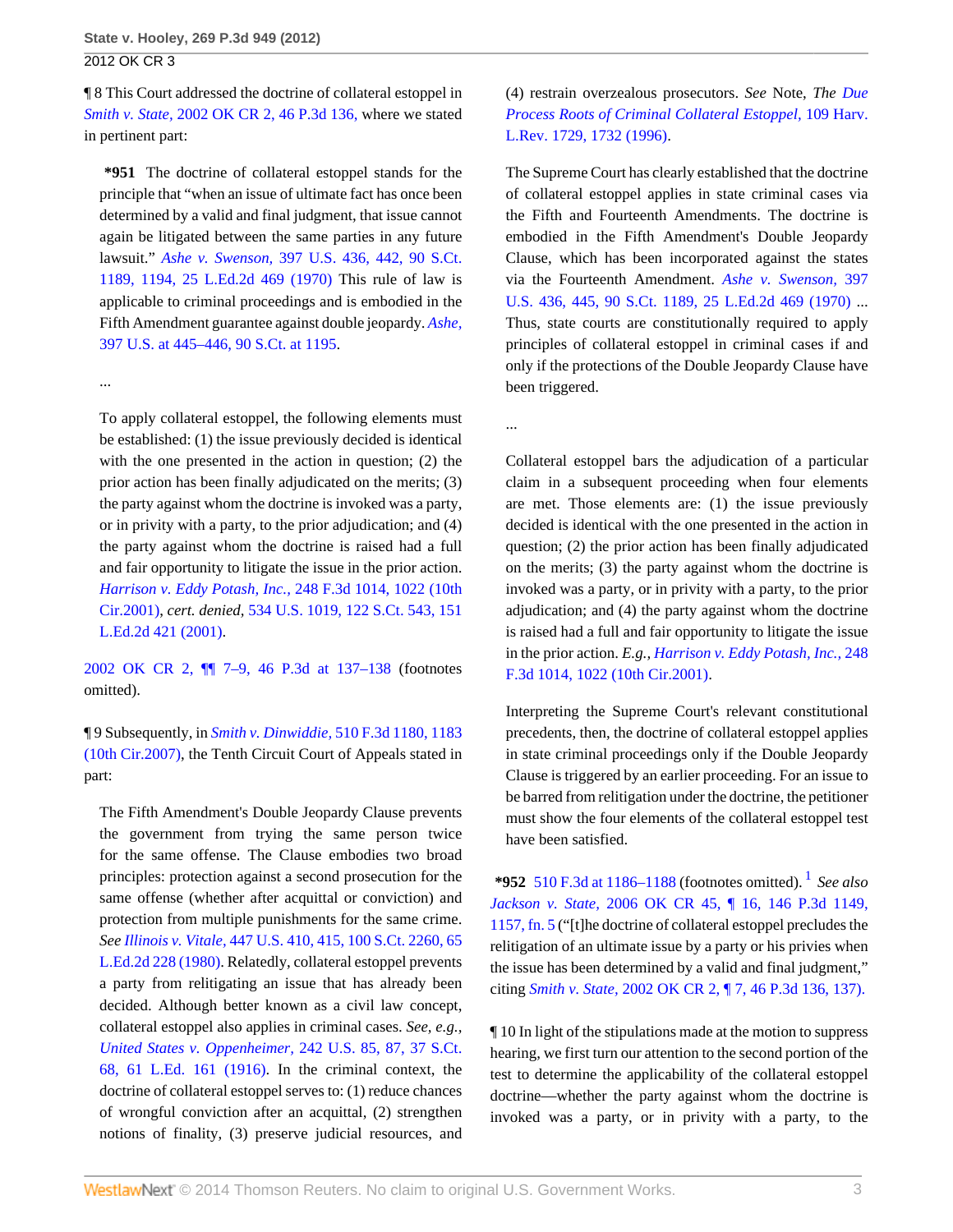prior adjudication; and whether the party against whom the doctrine is raised had a full and fair opportunity to litigate the issue in the prior action. The applicability of this portion of the collateral estoppel test is an issue of first impression for this Court.

¶ 11 In situations similar to the present case other jurisdictions are split on whether different state agencies are the same party or in privity for purposes of collateral estoppel.<sup>[2](#page-7-1)</sup> In *Elliott v. State,* [2011 WY 32, 247 P.3d 501,](http://www.westlaw.com/Link/Document/FullText?findType=Y&serNum=2024666502&pubNum=4645&originationContext=document&vr=3.0&rs=cblt1.0&transitionType=DocumentItem&contextData=(sc.Search)) using the same test used in *[Smith](http://www.westlaw.com/Link/Document/FullText?findType=Y&serNum=2002041137&originationContext=document&vr=3.0&rs=cblt1.0&transitionType=DocumentItem&contextData=(sc.Search))* for determining the applicability of the collateral estoppel doctrine, the Wyoming Supreme Court found that no privity existed between the Wyoming Department of Transportation (WYDOT) and the county and district attorneys.<sup>[3](#page-7-2)</sup> The Court stated in part:

<span id="page-3-1"></span>We disagree with Elliot's argument that privity exists here because the relationship between the governmental agencies in this case is similar to that addressed in *[State v.](http://www.westlaw.com/Link/Document/FullText?findType=Y&serNum=1989101627&pubNum=661&originationContext=document&vr=3.0&rs=cblt1.0&transitionType=DocumentItem&contextData=(sc.Search)) [Eleven Thousand Three Hundred Forty–Six Dollars & No](http://www.westlaw.com/Link/Document/FullText?findType=Y&serNum=1989101627&pubNum=661&originationContext=document&vr=3.0&rs=cblt1.0&transitionType=DocumentItem&contextData=(sc.Search)) [Cents in United States Currency,](http://www.westlaw.com/Link/Document/FullText?findType=Y&serNum=1989101627&pubNum=661&originationContext=document&vr=3.0&rs=cblt1.0&transitionType=DocumentItem&contextData=(sc.Search))* 777 P.2d 65 (Wyo.1989). There, this Court found privity to exist because the deputy county attorney who handled the criminal prosecution was appointed as a special assistant attorney general to initiate and conduct the subsequent forfeiture hearing. Here, we disagree that privity similarly exists between WYDOT and the offices of the county and district attorneys involved.

"Privity is not established ... from the mere fact that persons may happen to be interested in the same question or in proving or disproving the same state of facts." [47](http://www.westlaw.com/Link/Document/FullText?findType=Y&serNum=0281904626&pubNum=0113556&originationContext=document&vr=3.0&rs=cblt1.0&transitionType=DocumentItem&contextData=(sc.Search)) [Am.Jur.2d,](http://www.westlaw.com/Link/Document/FullText?findType=Y&serNum=0281904626&pubNum=0113556&originationContext=document&vr=3.0&rs=cblt1.0&transitionType=DocumentItem&contextData=(sc.Search)) *Judgments* § 589. Here, WYDOT is only granted the authority to suspend a driver's license after an arrest and to thereafter defend that suspension in an administrative context ... On the other hand, the county and district attorneys are responsible for prosecuting, investigating, and representing the State of Wyoming in all *criminal* matters ... No privity exists between WYDOT and the county and district attorneys.

Moving on to the fourth and final element of collateral estoppel, the full and fair opportunity to litigate, we are persuaded that county and district attorneys, because of the nature of their offices, are denied a full and fair opportunity to litigate any issue in an administrative hearing. Although we have not formally held that collateral estoppel does not prevent the State from litigating issues at a criminal trial that were previously decided in an administrative setting, we see the point

of doing so **\*953** due to the differing purposes and policies behind the two types of proceedings. When applying collateral estoppel to an issue raised in a civil action, which issue was previously litigated in a criminal action, we have said that criminal proceedings present a defendant with a full and fair opportunity to litigate the issues because a criminal defendant has strong incentives to defend vigorously the charges against him....

<span id="page-3-0"></span>[2011 WY 32, ¶¶ 8–9, 247 P.3d at 504](http://www.westlaw.com/Link/Document/FullText?findType=Y&serNum=2024666502&pubNum=4645&fi=co_pp_sp_4645_504&originationContext=document&vr=3.0&rs=cblt1.0&transitionType=DocumentItem&contextData=(sc.Search)#co_pp_sp_4645_504) (internal citations omitted, emphasis in original).

¶ 12 In *State v. Brabson,* [976 S.W.2d 182](http://www.westlaw.com/Link/Document/FullText?findType=Y&serNum=1998204650&pubNum=713&originationContext=document&vr=3.0&rs=cblt1.0&transitionType=DocumentItem&contextData=(sc.Search)) [\(Tex.Crim.App.1998\)](http://www.westlaw.com/Link/Document/FullText?findType=Y&serNum=1998204650&pubNum=713&originationContext=document&vr=3.0&rs=cblt1.0&transitionType=DocumentItem&contextData=(sc.Search)), the Texas Court of Criminal Appeals held that the Dallas County District Attorney was not collaterally estopped from litigating the issue of probable cause for the appellee's arrest at the suppression hearing in the criminal prosecution. <sup>[4](#page-7-3)</sup> The Court reasoned:

<span id="page-3-2"></span>The first question we address is whether the parties in the administrative proceeding and the criminal prosecution are the same. The party that sought to revoke appellee's driver's license in the administrative proceeding was the Texas Department of Public Safety. See Article 6701 /–5, Section 2(f). The Texas Department of Public Safety and the Dallas County District Attorney are not the same parties. Therefore, collateral estoppel principles do not preclude the Dallas County District Attorney from litigating the issue of probable cause for appellee's arrest at the suppression hearing in the criminal prosecution.

In addition, assuming the Texas Department of Public Safety and the Dallas County District Attorney are the same parties called the "State," we would still have to decide whether the issue of probable cause for appellee's arrest was "properly before" the administrative agency and whether the "State" had an "adequate opportunity" to litigate the issue.... The law applicable to appellee's case ... does not authorize the administrative judge to make findings on the issue of probable cause for an arrest nor does it put the "State" on notice that this issue may be litigated at the administrative hearing. This is important for collateral estoppel purposes because the question of whether probable cause existed that appellee operated a motor vehicle while intoxicated is a different question from whether probable cause existed for his arrest.... The ultimate issues to be resolved in the administrative proceeding and in the motion to suppress hearing in the criminal prosecution are not the same.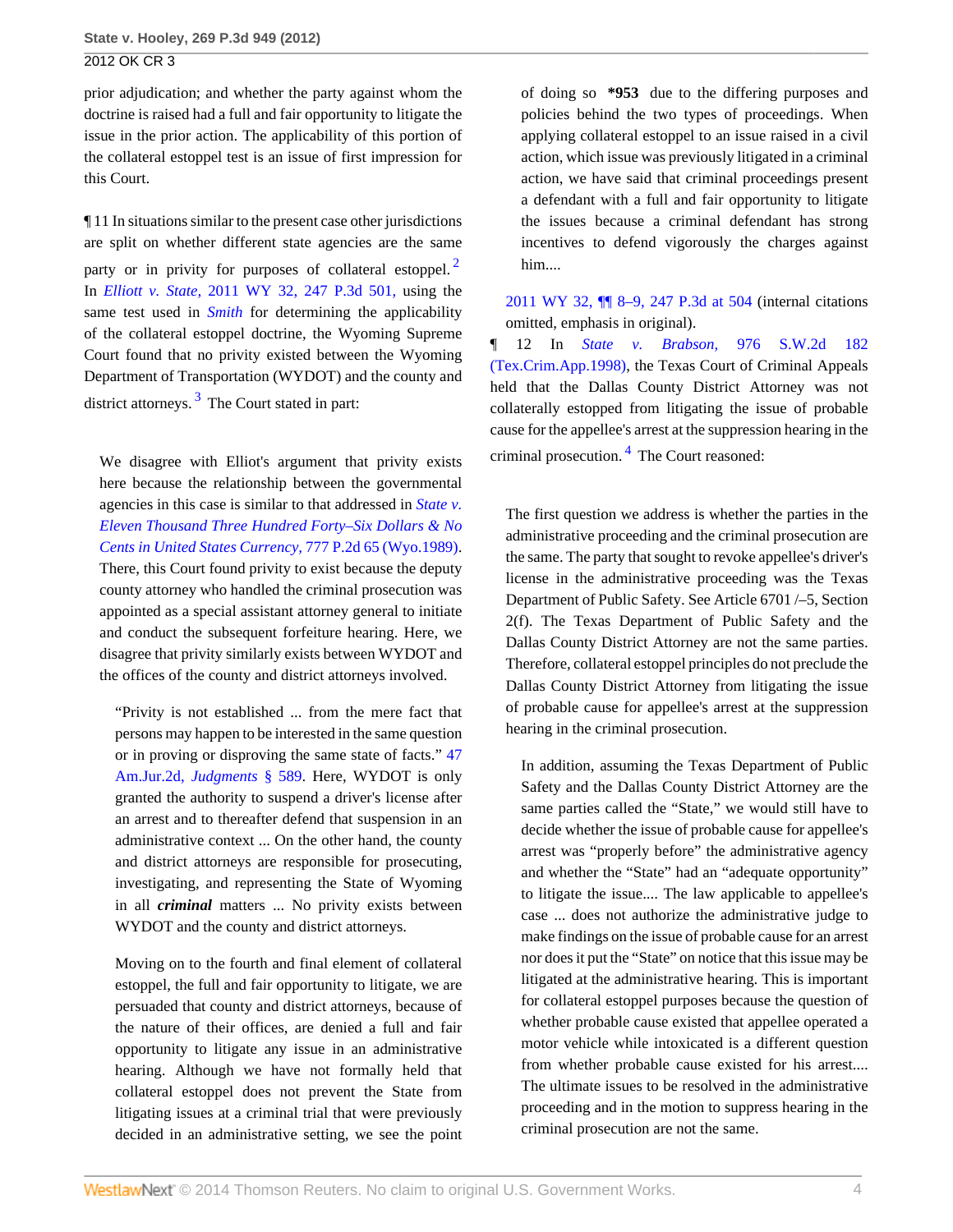Therefore, it cannot be said the issue of probable cause for appellee's arrest was "properly before" the administrative judge or that the "State" had an "adequate opportunity" to litigate that issue at the administrative proceeding ... Based on the foregoing, the administrative judge's finding of no probable cause for appellee's arrest does not preclude the "State" from litigating that issue in the criminal proceeding.

[976 S.W.2d at 184–185](http://www.westlaw.com/Link/Document/FullText?findType=Y&serNum=1998204650&pubNum=713&fi=co_pp_sp_713_184&originationContext=document&vr=3.0&rs=cblt1.0&transitionType=DocumentItem&contextData=(sc.Search)#co_pp_sp_713_184) (internal citations and footnotes omitted).

¶ 13 However, in *State v. Summers,* [351 N.C. 620, 623–](http://www.westlaw.com/Link/Document/FullText?findType=Y&serNum=2000302335&pubNum=711&fi=co_pp_sp_711_20&originationContext=document&vr=3.0&rs=cblt1.0&transitionType=DocumentItem&contextData=(sc.Search)#co_pp_sp_711_20) [626, 528 S.E.2d 17, 20–21 \(N.C.2000\)](http://www.westlaw.com/Link/Document/FullText?findType=Y&serNum=2000302335&pubNum=711&fi=co_pp_sp_711_20&originationContext=document&vr=3.0&rs=cblt1.0&transitionType=DocumentItem&contextData=(sc.Search)#co_pp_sp_711_20) the North Carolina Supreme Court found that the district attorney, representing the State in the defendant's criminal prosecution for DWI, was in privity with the Attorney General, representing the State in defendant's appeal to civil superior court from his license revocation as both offices represented the interests of the people of North Carolina, "regardless of whether it be the district attorney in a criminal trial court or the Attorney General in a civil or criminal appeal." [351 N.C. at 624, 528](http://www.westlaw.com/Link/Document/FullText?findType=Y&serNum=2000302335&pubNum=711&fi=co_pp_sp_711_21&originationContext=document&vr=3.0&rs=cblt1.0&transitionType=DocumentItem&contextData=(sc.Search)#co_pp_sp_711_21) [S.E.2d at 21.](http://www.westlaw.com/Link/Document/FullText?findType=Y&serNum=2000302335&pubNum=711&fi=co_pp_sp_711_21&originationContext=document&vr=3.0&rs=cblt1.0&transitionType=DocumentItem&contextData=(sc.Search)#co_pp_sp_711_21) The court further said:

> It is the common interest in protecting the citizens of North Carolina from drunk drivers which supports a finding of privity between the Attorney General and a district attorney in judicial actions involving the determination of whether there was a **\*954** willful refusal to submit to an Intoxilyzer test. Accordingly, as in *Lewis,* we conclude the State's interest was fully represented in the civil action and, therefore, the privity element of collateral estoppel was met.

## [351 N.C. at 624, 528 S.E.2d at 21](http://www.westlaw.com/Link/Document/FullText?findType=Y&serNum=2000302335&pubNum=711&fi=co_pp_sp_711_21&originationContext=document&vr=3.0&rs=cblt1.0&transitionType=DocumentItem&contextData=(sc.Search)#co_pp_sp_711_21).

¶ 14 In *[Briggs v. State, Dept. of Public Safety, Div. of](http://www.westlaw.com/Link/Document/FullText?findType=Y&serNum=1987025434&pubNum=661&originationContext=document&vr=3.0&rs=cblt1.0&transitionType=DocumentItem&contextData=(sc.Search)) Motor Vehicles,* [732 P.2d 1078 \(Alaska 1987\)](http://www.westlaw.com/Link/Document/FullText?findType=Y&serNum=1987025434&pubNum=661&originationContext=document&vr=3.0&rs=cblt1.0&transitionType=DocumentItem&contextData=(sc.Search)) the Alaska Supreme Court found the Department of Public Safety and the prosecutor were in privity stating, "[t]he general rule is that litigation by one agency is binding on other agencies of the same government, but exceptions may be warranted if there are important differences in the authority of the respective agencies." [732 P.2d at 1082.](http://www.westlaw.com/Link/Document/FullText?findType=Y&serNum=1987025434&pubNum=661&fi=co_pp_sp_661_1082&originationContext=document&vr=3.0&rs=cblt1.0&transitionType=DocumentItem&contextData=(sc.Search)#co_pp_sp_661_1082)<sup>[5](#page-7-4)</sup> The Alaska Court further stated:

The test for determining whether the government is collaterally estopped in subsequent litigation has been stated as "whether or not in the earlier litigation the representative of the [government] had authority to represent its interests in a final adjudication *of the issue in controversy.*" *[Sunshine Anthracite Coal Co. v. Adkins,](http://www.westlaw.com/Link/Document/FullText?findType=Y&serNum=1940127448&pubNum=708&fi=co_pp_sp_708_917&originationContext=document&vr=3.0&rs=cblt1.0&transitionType=DocumentItem&contextData=(sc.Search)#co_pp_sp_708_917)* [310 U.S. 381, 403, 60 S.Ct. 907, 917, 84 L.Ed. 1263, 1276](http://www.westlaw.com/Link/Document/FullText?findType=Y&serNum=1940127448&pubNum=708&fi=co_pp_sp_708_917&originationContext=document&vr=3.0&rs=cblt1.0&transitionType=DocumentItem&contextData=(sc.Search)#co_pp_sp_708_917) [\(1940\)](http://www.westlaw.com/Link/Document/FullText?findType=Y&serNum=1940127448&pubNum=708&fi=co_pp_sp_708_917&originationContext=document&vr=3.0&rs=cblt1.0&transitionType=DocumentItem&contextData=(sc.Search)#co_pp_sp_708_917) (emphasis added).

The suppression issue decided by the district court was fully litigated by the prosecution at the suppression hearing. The interests of the Department of Public Safety in litigating this issue were thus adequately represented. We therefore conclude that all the requirements for collateral estoppel have been met, and the state is therefore barred from relitigating the suppression issue.

[732 P.2d at 1082–83](http://www.westlaw.com/Link/Document/FullText?findType=Y&serNum=1987025434&pubNum=661&fi=co_pp_sp_661_1082&originationContext=document&vr=3.0&rs=cblt1.0&transitionType=DocumentItem&contextData=(sc.Search)#co_pp_sp_661_1082) (emphasis in original, footnote omitted).

<span id="page-4-0"></span>**[\[2\]](#page-0-0)** ¶ 15 The above decisions on the issue of privity are based in part on applicable state statutory and case law which is not necessarily the same as in Oklahoma. Further, in some of the cases the license revocation proceedings are purely administrative. In Oklahoma, the revocation of a driver's license is an administrative proceeding. However, a DPS order of revocation can be appealed to the District Court. 47 O.S.2001,  $\S$  6–211(a). At that point, it becomes a judicial proceeding. *[Oklahoma Dept. of Public Safety v.](http://www.westlaw.com/Link/Document/FullText?findType=Y&serNum=1973124254&pubNum=661&fi=co_pp_sp_661_131&originationContext=document&vr=3.0&rs=cblt1.0&transitionType=DocumentItem&contextData=(sc.Search)#co_pp_sp_661_131) Robinson,* [1973 OK 80, ¶ 15, 512 P.2d 128, 131.](http://www.westlaw.com/Link/Document/FullText?findType=Y&serNum=1973124254&pubNum=661&fi=co_pp_sp_661_131&originationContext=document&vr=3.0&rs=cblt1.0&transitionType=DocumentItem&contextData=(sc.Search)#co_pp_sp_661_131) Despite these differences, we find this foreign case law instructive, and as in several cases cited above, initially look to our state statutes to determine whether the Department of Public Safety and the District Attorney's Office are the same party or in privity.

¶ 16 The Department of Public Safety and the Office of the District Attorney were created by separate and distinct statutes. The Department of Public Safety was created by [section 2–101 of Title 47](http://www.westlaw.com/Link/Document/FullText?findType=L&pubNum=1000165&cite=OKSTT47S2-101&originatingDoc=Iada0f0164e3e11e1b71fa7764cbfcb47&refType=LQ&originationContext=document&vr=3.0&rs=cblt1.0&transitionType=DocumentItem&contextData=(sc.Search)) and is under the control and supervision of the Commissioner of Public Safety. "The Commissioner shall have such powers and authority as may be granted by the provisions of the Uniform Vehicle Code or as may otherwise be provided by law." *Id.*

<span id="page-4-1"></span>¶ 17 Under [47 O.S.Supp.2009, § 6–101\(](http://www.westlaw.com/Link/Document/FullText?findType=L&pubNum=1000165&cite=OKSTT47S6-101&originatingDoc=Iada0f0164e3e11e1b71fa7764cbfcb47&refType=LQ&originationContext=document&vr=3.0&rs=cblt1.0&transitionType=DocumentItem&contextData=(sc.Search))M), DPS is authorized to promulgate rules for the issuance and renewal of driver's licenses. Under § 6–120, DPS is granted the authority to cancel, deny or disqualify driver's licenses or driving privileges. Section 2–121 creates the Legal Division with the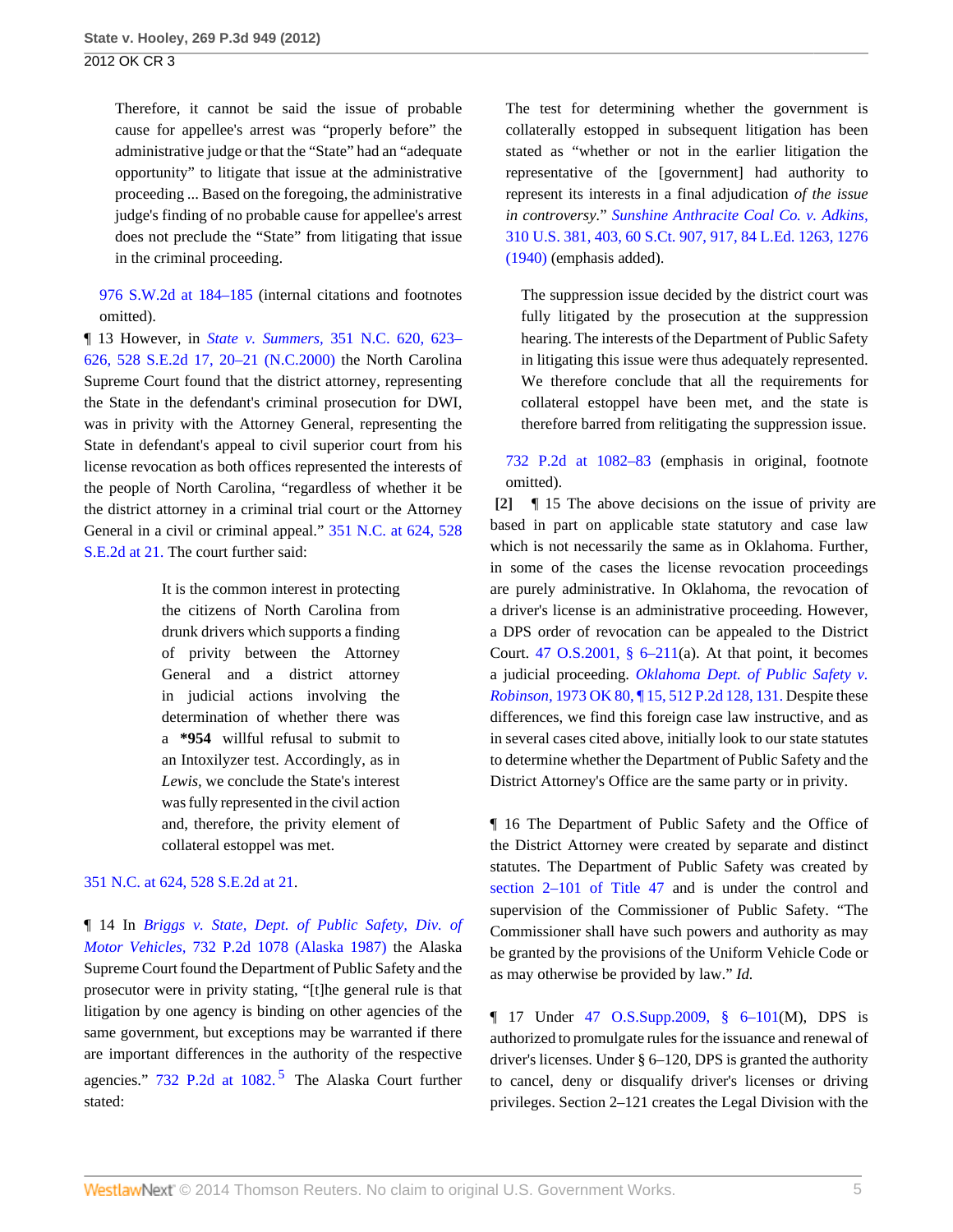stated purpose to represent DPS in "administrative hearing and other legal actions and proceedings."

¶ 18 Under [47 O.S.Supp.2009, § 6–205](http://www.westlaw.com/Link/Document/FullText?findType=L&pubNum=1000165&cite=OKSTT47S6-205&originatingDoc=Iada0f0164e3e11e1b71fa7764cbfcb47&refType=LQ&originationContext=document&vr=3.0&rs=cblt1.0&transitionType=DocumentItem&contextData=(sc.Search)), DPS has the authority to revoke an individual's driver's license. That revocation may be appealed to the District Court under [47 O.S.Supp.2009,](http://www.westlaw.com/Link/Document/FullText?findType=L&pubNum=1000165&cite=OKSTT47S6-211&originatingDoc=Iada0f0164e3e11e1b71fa7764cbfcb47&refType=LQ&originationContext=document&vr=3.0&rs=cblt1.0&transitionType=DocumentItem&contextData=(sc.Search)) [§ 6–211.](http://www.westlaw.com/Link/Document/FullText?findType=L&pubNum=1000165&cite=OKSTT47S6-211&originatingDoc=Iada0f0164e3e11e1b71fa7764cbfcb47&refType=LQ&originationContext=document&vr=3.0&rs=cblt1.0&transitionType=DocumentItem&contextData=(sc.Search)) The State of Oklahoma is represented by the Department of Public Safety at all stages of a license revocation proceeding. At the revocation hearing, "[t]he court shall take testimony and examine the facts and circumstances, including all of the records on file in the office of the Department of Public Safety relative to the offense committed and the driving record of the person, and determine from the facts, circumstances, **\*955** and records **whether or not the petitioner is entitled to driving privileges or shall be subject to the order of denial, cancellation, suspension or revocation issued by the Department.**" [47 O.S.Supp.2009,](http://www.westlaw.com/Link/Document/FullText?findType=L&pubNum=1000165&cite=OKSTT47S6-211&originatingDoc=Iada0f0164e3e11e1b71fa7764cbfcb47&refType=LQ&originationContext=document&vr=3.0&rs=cblt1.0&transitionType=DocumentItem&contextData=(sc.Search))  $§ 6-211(I)$  (emphasis added).

¶ 19 The Office of the District Attorney was created by section 215.1 of Title 19. The duties of the office are set forth in [19](http://www.westlaw.com/Link/Document/FullText?findType=L&pubNum=1000165&cite=OKSTT19S215.4&originatingDoc=Iada0f0164e3e11e1b71fa7764cbfcb47&refType=LQ&originationContext=document&vr=3.0&rs=cblt1.0&transitionType=DocumentItem&contextData=(sc.Search)) [O.S.2001, § 215.4](http://www.westlaw.com/Link/Document/FullText?findType=L&pubNum=1000165&cite=OKSTT19S215.4&originatingDoc=Iada0f0164e3e11e1b71fa7764cbfcb47&refType=LQ&originationContext=document&vr=3.0&rs=cblt1.0&transitionType=DocumentItem&contextData=(sc.Search)) as follows:

> The district attorney, assistant district attorneys, or special assistant district attorneys authorized by subsection C of Section 215.37M of this title, shall appear in all trial courts and **prosecute all actions for crime committed in the district,** whether the venue is changed or not; the district attorney or assistant district attorneys shall prosecute or defend in all courts, state and federal, in any county in this state, all civil actions or proceedings in which any county in the district is interested, or a party unless representation for the county is provided pursuant to subsection A of Section 215.37M of this title; and the district attorney or assistant district attorneys shall assist the grand jury, if required, pursuant to Section 215.13 of this title. The district attorney may at all times request the assistance of district attorneys, assistant district attorneys, district attorney investigators from other districts, or any attorney employed by the District Attorneys Council who

then may appear and assist in **the prosecution of actions for crime or assist in investigation of crime in like manner as assistants or investigators in the district.**

(emphasis added).

<span id="page-5-0"></span>¶ 20 Under this statutory language, DPS and the Office of the District Attorney are not the same party for purposes of the collateral estoppel doctrine. They are distinct state agencies with differing functions. Further, they are not in privity for collateral estoppel purposes. <sup>[6](#page-7-5)</sup> DPS is only granted authority over the driving privileges of the citizens of this state and its responsibility is to enforce driver's licensing requirements within the state. On the other hand, the District Attorney's Office is responsible for prosecuting, investigating, and representing the State of Oklahoma in all criminal matters.

¶ 21 This is not to say that DPS and the District Attorney's Office might not be considered the same party in certain situations. In *[Brabson,](http://www.westlaw.com/Link/Document/FullText?findType=Y&serNum=1998204650&originationContext=document&vr=3.0&rs=cblt1.0&transitionType=DocumentItem&contextData=(sc.Search))* the Texas Court of Criminal Appeals acknowledged that in "some instances, for instance discovery issues, law enforcement agencies and district attorneys could be considered the same parties for the analysis of claims falling within *Brady v. Maryland,* [373 U.S. 83, 83 S.Ct.](http://www.westlaw.com/Link/Document/FullText?findType=Y&serNum=1963125353&pubNum=708&originationContext=document&vr=3.0&rs=cblt1.0&transitionType=DocumentItem&contextData=(sc.Search)) [1194, 10 L.Ed.2d 215 \(1963\)](http://www.westlaw.com/Link/Document/FullText?findType=Y&serNum=1963125353&pubNum=708&originationContext=document&vr=3.0&rs=cblt1.0&transitionType=DocumentItem&contextData=(sc.Search))." [976 S.W.2d at 184–185, fn.](http://www.westlaw.com/Link/Document/FullText?findType=Y&serNum=1998204650&pubNum=713&fi=co_pp_sp_713_184&originationContext=document&vr=3.0&rs=cblt1.0&transitionType=DocumentItem&contextData=(sc.Search)#co_pp_sp_713_184) [4.](http://www.westlaw.com/Link/Document/FullText?findType=Y&serNum=1998204650&pubNum=713&fi=co_pp_sp_713_184&originationContext=document&vr=3.0&rs=cblt1.0&transitionType=DocumentItem&contextData=(sc.Search)#co_pp_sp_713_184) However, discovery issues present a far different situation from the determination in the present case as to whether DPS and the District Attorney's Office are in privity for purposes of Fourth Amendment issues. As the Brabson Court said:

This is because the underlying principle of *[Brady](http://www.westlaw.com/Link/Document/FullText?findType=Y&serNum=1963125353&originationContext=document&vr=3.0&rs=cblt1.0&transitionType=DocumentItem&contextData=(sc.Search))* is the "avoidance of an unfair trial to the accused." See *[Thomas,](http://www.westlaw.com/Link/Document/FullText?findType=Y&serNum=1992186369&pubNum=713&fi=co_pp_sp_713_402&originationContext=document&vr=3.0&rs=cblt1.0&transitionType=DocumentItem&contextData=(sc.Search)#co_pp_sp_713_402)* [841 S.W.2d at 402.](http://www.westlaw.com/Link/Document/FullText?findType=Y&serNum=1992186369&pubNum=713&fi=co_pp_sp_713_402&originationContext=document&vr=3.0&rs=cblt1.0&transitionType=DocumentItem&contextData=(sc.Search)#co_pp_sp_713_402) One of the underlying principles of the common-law doctrine of collateral estoppel is that a party should have an opportunity to litigate an issue of ultimate fact. Here, the Dallas County District Attorney had no opportunity to litigate the issue of probable cause for appellee's arrest **\*956** in the administrative proceeding to revoke appellee's driver's license. It cannot be said that permitting the Dallas County District Attorney to litigate the issue of probable cause for appellee's arrest at the suppression hearing in the criminal prosecution results in an "unfair trial to the accused."

## [976 S.W.2d at 184–85, fn. 4](http://www.westlaw.com/Link/Document/FullText?findType=Y&serNum=1998204650&pubNum=713&fi=co_pp_sp_713_184&originationContext=document&vr=3.0&rs=cblt1.0&transitionType=DocumentItem&contextData=(sc.Search)#co_pp_sp_713_184).

¶ 22 As addressed below, the District Attorney's Office in the present case did not have the opportunity to litigate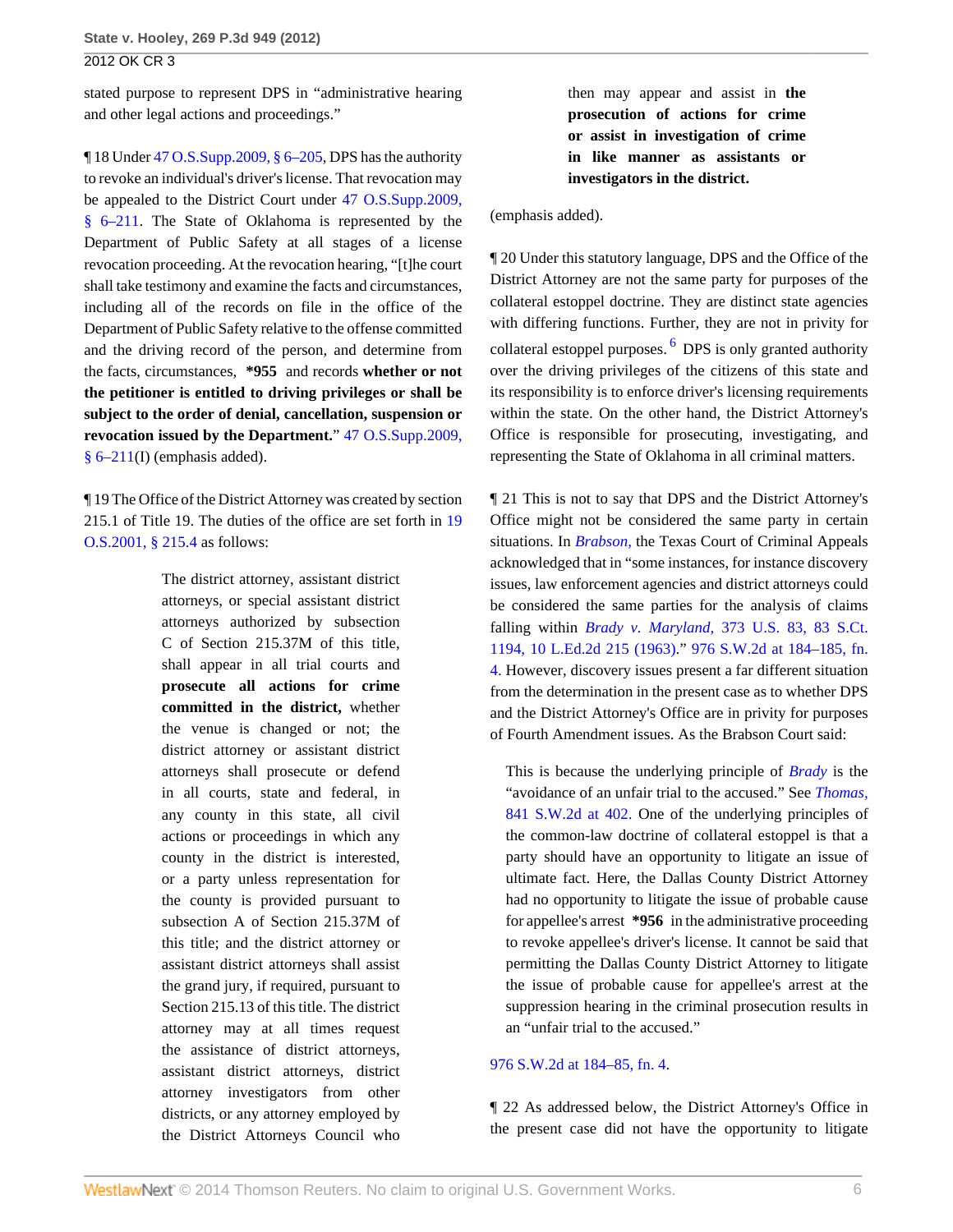the constitutionality of Appellee's seizure in the license revocation appeal proceedings.

¶ 23 The focus of the hearing in the driver's license revocation appeal was on the issue of licensing requirements, not criminal prosecution. The ultimate issues to be resolved in a driver's license revocation appeal and a criminal prosecution are not the same. In *Price v. Reed,* [1986 OK 43, 725 P.2d](http://www.westlaw.com/Link/Document/FullText?findType=Y&serNum=1986135885&pubNum=661&originationContext=document&vr=3.0&rs=cblt1.0&transitionType=DocumentItem&contextData=(sc.Search)) [1254,](http://www.westlaw.com/Link/Document/FullText?findType=Y&serNum=1986135885&pubNum=661&originationContext=document&vr=3.0&rs=cblt1.0&transitionType=DocumentItem&contextData=(sc.Search)) the Oklahoma Supreme Court said that a driver's license revocation hearing assesses a person's continued fitness and eligibility for a driver's license while a criminal trial exacts a personal penalty from a convicted defendant in the form of a fine or incarceration. [1986 OK 43, ¶ 9, 725 P.2d at 1259.](http://www.westlaw.com/Link/Document/FullText?findType=Y&serNum=1986135885&pubNum=661&fi=co_pp_sp_661_1259&originationContext=document&vr=3.0&rs=cblt1.0&transitionType=DocumentItem&contextData=(sc.Search)#co_pp_sp_661_1259) Finding that a driver's license revocation hearing is not the equivalent of a criminal trial, the Oklahoma Supreme Court explained:

> Revocation of a driver's license is part of a *civil/regulatory scheme* that serves a governmental purpose vastly different from criminal punishment. The state's interest here is to foster safety by temporarily removing from public thoroughfares those licensees who have exhibited dangerous or erratic behavior. Because a civil revocation proceeding is distinct from criminal law enforcement, the double jeopardy clause cannot be implicated. One's claim to a driver's license is indeed a protectible property interest that may not be terminated without due process guaranteed by the Fourteenth Amendment. In an appeal from a driver's license revocation order the focus is hence not on the double jeopardy clause but rather on the due process standards that are built into the regulatory scheme and were applied in the proceedings below.

<span id="page-6-1"></span>[1986 OK 43, ¶ 11, 725 P.2d at 1259–60](http://www.westlaw.com/Link/Document/FullText?findType=Y&serNum=1986135885&pubNum=661&fi=co_pp_sp_661_1259&originationContext=document&vr=3.0&rs=cblt1.0&transitionType=DocumentItem&contextData=(sc.Search)#co_pp_sp_661_1259) (emphasis in original, footnotes omitted). [7](#page-7-6)

<span id="page-6-0"></span>**[\[3\]](#page-0-2)** ¶ 24 Further, the burdens of proof are different in a driver's license revocation proceeding and a criminal prosecution. In an appeal of the driver's license revocation, on judicial review of an order of the Department of Public Safety revoking a driver's license the preponderance of the evidence test is to be applied. *Price v. Reed,* [1986 OK 43, ¶ 7,](http://www.westlaw.com/Link/Document/FullText?findType=Y&serNum=1986135885&pubNum=661&fi=co_pp_sp_661_1260&originationContext=document&vr=3.0&rs=cblt1.0&transitionType=DocumentItem&contextData=(sc.Search)#co_pp_sp_661_1260)

[725 P.2d at 1260;](http://www.westlaw.com/Link/Document/FullText?findType=Y&serNum=1986135885&pubNum=661&fi=co_pp_sp_661_1260&originationContext=document&vr=3.0&rs=cblt1.0&transitionType=DocumentItem&contextData=(sc.Search)#co_pp_sp_661_1260) *[Smith v. State ex rel. Dept. of Public Safety,](http://www.westlaw.com/Link/Document/FullText?findType=Y&serNum=1984121354&pubNum=661&fi=co_pp_sp_661_367&originationContext=document&vr=3.0&rs=cblt1.0&transitionType=DocumentItem&contextData=(sc.Search)#co_pp_sp_661_367)* [1984 OK 16, ¶ 5, 680 P.2d 365, 367–368](http://www.westlaw.com/Link/Document/FullText?findType=Y&serNum=1984121354&pubNum=661&fi=co_pp_sp_661_367&originationContext=document&vr=3.0&rs=cblt1.0&transitionType=DocumentItem&contextData=(sc.Search)#co_pp_sp_661_367) (*citing [Application](http://www.westlaw.com/Link/Document/FullText?findType=Y&serNum=1974127019&pubNum=661&fi=co_pp_sp_661_1019&originationContext=document&vr=3.0&rs=cblt1.0&transitionType=DocumentItem&contextData=(sc.Search)#co_pp_sp_661_1019) of Baggett,* [1974 OK 95, ¶ 14, 531 P.2d 1011, 1019\).](http://www.westlaw.com/Link/Document/FullText?findType=Y&serNum=1974127019&pubNum=661&fi=co_pp_sp_661_1019&originationContext=document&vr=3.0&rs=cblt1.0&transitionType=DocumentItem&contextData=(sc.Search)#co_pp_sp_661_1019) In a criminal prosecution, it is the State's burden to prove guilt beyond a reasonable doubt. [22 O.S.2001, § 836;](http://www.westlaw.com/Link/Document/FullText?findType=L&pubNum=1000165&cite=OKSTT22S836&originatingDoc=Iada0f0164e3e11e1b71fa7764cbfcb47&refType=LQ&originationContext=document&vr=3.0&rs=cblt1.0&transitionType=DocumentItem&contextData=(sc.Search)) *[Johnson v.](http://www.westlaw.com/Link/Document/FullText?findType=Y&serNum=2004585251&pubNum=4645&fi=co_pp_sp_4645_45&originationContext=document&vr=3.0&rs=cblt1.0&transitionType=DocumentItem&contextData=(sc.Search)#co_pp_sp_4645_45) State,* [2004 OK CR 23, ¶ 11, 93 P.3d 41, 45;](http://www.westlaw.com/Link/Document/FullText?findType=Y&serNum=2004585251&pubNum=4645&fi=co_pp_sp_4645_45&originationContext=document&vr=3.0&rs=cblt1.0&transitionType=DocumentItem&contextData=(sc.Search)#co_pp_sp_4645_45) *[Taylor v. State,](http://www.westlaw.com/Link/Document/FullText?findType=Y&serNum=1950114921&pubNum=661&fi=co_pp_sp_661_170&originationContext=document&vr=3.0&rs=cblt1.0&transitionType=DocumentItem&contextData=(sc.Search)#co_pp_sp_661_170)* [90 Okl.Cr. 169, 212 P.2d 164, 170 \(1949\)](http://www.westlaw.com/Link/Document/FullText?findType=Y&serNum=1950114921&pubNum=661&fi=co_pp_sp_661_170&originationContext=document&vr=3.0&rs=cblt1.0&transitionType=DocumentItem&contextData=(sc.Search)#co_pp_sp_661_170).

¶ 25 The import of the differing burdens of proof was noted by the Alaska Supreme Court in *[Briggs](http://www.westlaw.com/Link/Document/FullText?findType=Y&serNum=1987025434&originationContext=document&vr=3.0&rs=cblt1.0&transitionType=DocumentItem&contextData=(sc.Search))* where the court acknowledged situations where the differing interests of the prosecutor and the administrative agency justify a refusal to apply collateral estoppel. [732 P.2d at 1083, fn. 9.](http://www.westlaw.com/Link/Document/FullText?findType=Y&serNum=1987025434&pubNum=661&fi=co_pp_sp_661_1083&originationContext=document&vr=3.0&rs=cblt1.0&transitionType=DocumentItem&contextData=(sc.Search)#co_pp_sp_661_1083) The court distinguished *[Briggs](http://www.westlaw.com/Link/Document/FullText?findType=Y&serNum=1987025434&originationContext=document&vr=3.0&rs=cblt1.0&transitionType=DocumentItem&contextData=(sc.Search))* from those cases as the same burden of proof was used in both the criminal case and the license revocation proceeding. *[Id.](http://www.westlaw.com/Link/Document/FullText?findType=Y&serNum=1987025434&originationContext=document&vr=3.0&rs=cblt1.0&transitionType=DocumentItem&contextData=(sc.Search))*

¶ 26 The difference in the purpose and the relative burdens of proof in criminal prosecutions **\*957** and driver's license revocation proceedings makes the bar of collateral estoppel inapplicable in this case. *See Price,* [1986 OK 43, ¶ 7, 725](http://www.westlaw.com/Link/Document/FullText?findType=Y&serNum=1986135885&pubNum=661&fi=co_pp_sp_661_1258&originationContext=document&vr=3.0&rs=cblt1.0&transitionType=DocumentItem&contextData=(sc.Search)#co_pp_sp_661_1258) [P.2d at 1258.](http://www.westlaw.com/Link/Document/FullText?findType=Y&serNum=1986135885&pubNum=661&fi=co_pp_sp_661_1258&originationContext=document&vr=3.0&rs=cblt1.0&transitionType=DocumentItem&contextData=(sc.Search)#co_pp_sp_661_1258) *See also [Marquardt v. Webb,](http://www.westlaw.com/Link/Document/FullText?findType=Y&serNum=1976112784&pubNum=661&fi=co_pp_sp_661_772&originationContext=document&vr=3.0&rs=cblt1.0&transitionType=DocumentItem&contextData=(sc.Search)#co_pp_sp_661_772)* 1976 OK 8, ¶ 17, [545 P.2d 769, 772](http://www.westlaw.com/Link/Document/FullText?findType=Y&serNum=1976112784&pubNum=661&fi=co_pp_sp_661_772&originationContext=document&vr=3.0&rs=cblt1.0&transitionType=DocumentItem&contextData=(sc.Search)#co_pp_sp_661_772) (*citing [Robertson v. State ex rel. Lester,](http://www.westlaw.com/Link/Document/FullText?findType=Y&serNum=1972125868&pubNum=661&originationContext=document&vr=3.0&rs=cblt1.0&transitionType=DocumentItem&contextData=(sc.Search))* [1972 OK 126, 501 P.2d 1099](http://www.westlaw.com/Link/Document/FullText?findType=Y&serNum=1972125868&pubNum=661&originationContext=document&vr=3.0&rs=cblt1.0&transitionType=DocumentItem&contextData=(sc.Search)) acquittal of a defendant on criminal DUI charge is not a bar to the suspension of the driver's license as such finding has no bearing on the civil proceedings revoking a driver's license under the Implied Consent statutes).

¶ 27 Further, while DPS lawyers represented the State at the license revocation appeal hearing, the District Attorney's Office had no part in the hearing. The ruling made at the license revocation appeal hearing should not be used against the District Attorney's Office who was not entitled to appear at the hearing. Contrary to the trial judge's comments at the motion to suppress hearing, this situation involves much more than different lawyers making different arguments. The Fourth Amendment issues addressed by prosecutors in a criminal case are much different from any challenge to the legality of a traffic stop in a license revocation proceeding.

¶ 28 Having thoroughly considered the arguments raised by both parties and the applicable law, we find the doctrine of collateral estoppel is not applicable to this case and the principles do not preclude the Oklahoma County District Attorney's Office from litigating the issue of probable cause for Appellee's arrest at the suppression hearing in the criminal prosecution. Although both entities are state agencies, DPS and the District Attorney's Office are not the same party or in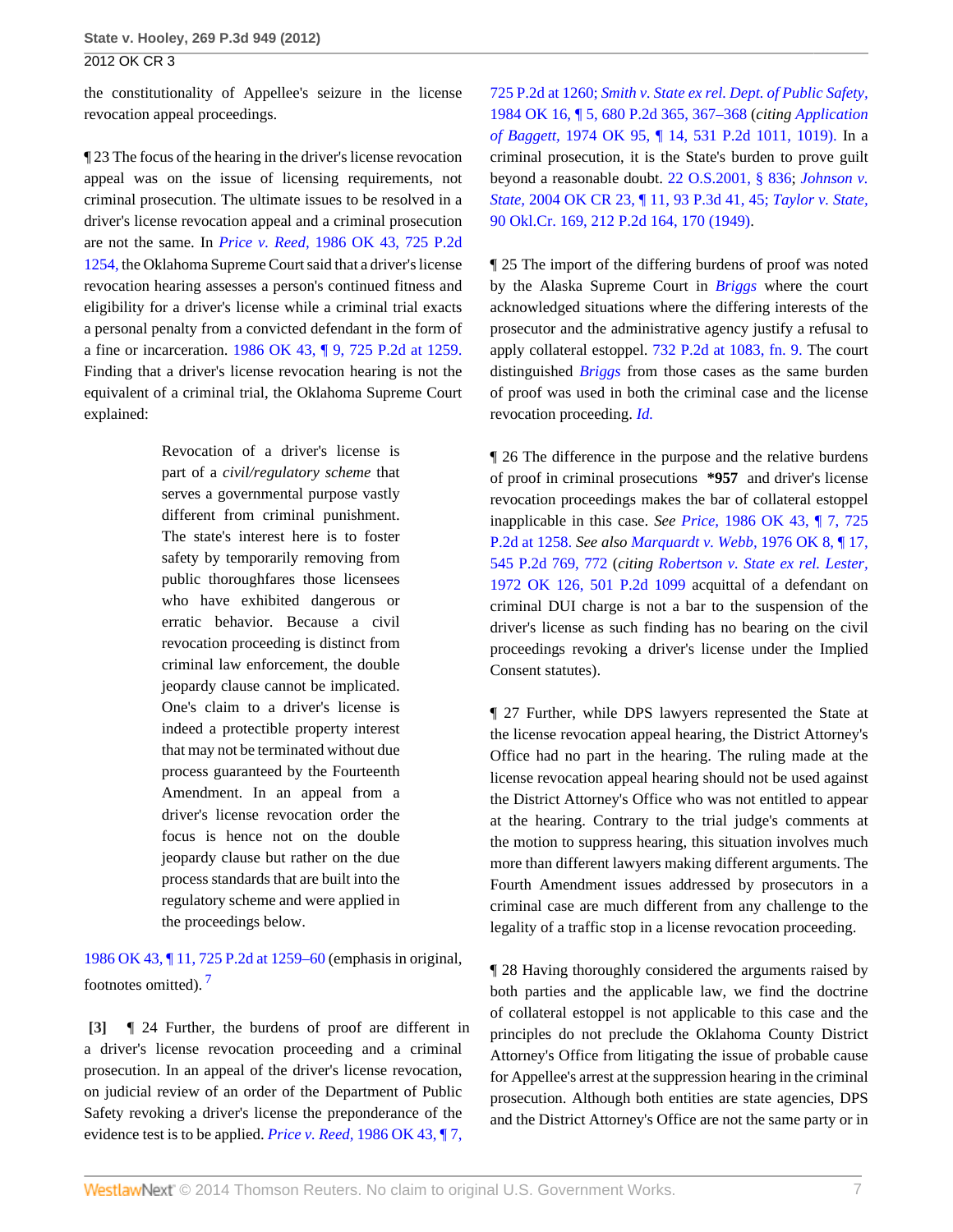privity in this case, and the District Attorney's Office did not have a full and fair opportunity to be heard on the issue at the hearing on the appeal of the license revocation.

¶ 29 Having determined that the last two parts of the collateral estoppel test have not been satisfied, it is not necessary to address the first two parts. We find the trial court abused its discretion in applying the collateral estoppel doctrine to preclude the District Attorney's Office from litigating the constitutionality of Appellee's seizure. Therefore, the order of the District Court sustaining the motion to suppress is reversed and the case is remanded to the District Court for further proceedings not inconsistent with this opinion.

¶ 30 The ruling of the District Court granting the motion to suppress is **REVERSED** and the case is **REMANDED** to the District Court for further proceedings consistent with this opinion. Pursuant to Rule 3.15, *Rules of the Oklahoma Court of Criminal Appeals,* Title 22, Ch.18, App. (2011), the MANDATE is ORDERED issued upon delivery and filing of this decision.

A. JOHNSON, P.J., LEWIS, V.P.J., [C. JOHNSON](http://www.westlaw.com/Link/Document/FullText?findType=h&pubNum=176284&cite=0235293501&originatingDoc=Iada0f0164e3e11e1b71fa7764cbfcb47&refType=RQ&originationContext=document&vr=3.0&rs=cblt1.0&transitionType=DocumentItem&contextData=(sc.Search)), J., and [SMITH](http://www.westlaw.com/Link/Document/FullText?findType=h&pubNum=176284&cite=0144345201&originatingDoc=Iada0f0164e3e11e1b71fa7764cbfcb47&refType=RQ&originationContext=document&vr=3.0&rs=cblt1.0&transitionType=DocumentItem&contextData=(sc.Search)), J.: concur.

#### **Parallel Citations**

2012 OK CR 3

#### **DECISION**

#### Footnotes

- <span id="page-7-0"></span>[1](#page-2-0) In *[Smith v. State,](http://www.westlaw.com/Link/Document/FullText?findType=Y&serNum=2002041137&originationContext=document&vr=3.0&rs=cblt1.0&transitionType=DocumentItem&contextData=(sc.Search))* this Court affirmed the appellant's conviction for sexual abuse of a minor child finding that collateral estoppel did not bar Smith's criminal prosecution despite a jury's rejection of the state's allegations in an earlier civil deprived child action that he had abused a child in a manner that was shocking and heinous or which caused serve harm or injury. 2002 OK CR 2,  $\parallel$  10, 46 [P.3d at 138.](http://www.westlaw.com/Link/Document/FullText?findType=Y&serNum=2002041137&pubNum=4645&fi=co_pp_sp_4645_138&originationContext=document&vr=3.0&rs=cblt1.0&transitionType=DocumentItem&contextData=(sc.Search)#co_pp_sp_4645_138) Smith subsequently petitioned for habeas corpus relief. The federal district court denied his petition, finding that our decision was not contrary to, or an unreasonable application of, clearly established federal law. Smith appealed that decision to the Tenth Circuit Court of Appeals. That court ultimately agreed with the lower court and affirmed the denial of the application for a writ of habeas corpus. *See Smith v. Dinwiddie,* [510 F.3d 1180, 1190 \(10th Cir.2007\).](http://www.westlaw.com/Link/Document/FullText?findType=Y&serNum=2014335388&pubNum=506&fi=co_pp_sp_506_1190&originationContext=document&vr=3.0&rs=cblt1.0&transitionType=DocumentItem&contextData=(sc.Search)#co_pp_sp_506_1190)
- <span id="page-7-1"></span>[2](#page-3-0) The cases discussed herein reflect only a representative sampling of the cases addressing the issue and are not meant to be a complete list.
- <span id="page-7-2"></span>[3](#page-3-1) In *[Elliott,](http://www.westlaw.com/Link/Document/FullText?findType=Y&serNum=2024666502&originationContext=document&vr=3.0&rs=cblt1.0&transitionType=DocumentItem&contextData=(sc.Search))* the appellant argued the state was collaterally estopped from pursuing a misdemeanor DUI prosecution against him because the Office of Administrative Hearings (OAH), in proceedings contesting a Wyoming Department of Transportation (WYDOT) driver's license suspension, found that the arresting officer lacked probable cause to arrest him for driving under the influence.
- <span id="page-7-3"></span>[4](#page-3-2) In *[Brabson,](http://www.westlaw.com/Link/Document/FullText?findType=Y&serNum=1998204650&originationContext=document&vr=3.0&rs=cblt1.0&transitionType=DocumentItem&contextData=(sc.Search))* the appellate court had to decide whether the Dallas County District Attorney was collaterally estopped from litigating at a motion to suppress hearing in a criminal prosecution the issue of probable cause for the appellee's arrest when the Texas Department of Public Safety had received an adverse ruling on that issue in a prior administrative proceeding to revoke the appellee's driver's license.
- <span id="page-7-4"></span>[5](#page-4-1) In *[Briggs,](http://www.westlaw.com/Link/Document/FullText?findType=Y&serNum=1987025434&originationContext=document&vr=3.0&rs=cblt1.0&transitionType=DocumentItem&contextData=(sc.Search))* breathalyzer test results were suppressed on due process grounds in a criminal DWI prosecution which was ultimately dismissed. In a subsequent administrative review of his license revocation, the breathalyzer test results were admitted and the license revocation was affirmed.
- <span id="page-7-5"></span>[6](#page-5-0) In addition to the definition of "in privity" given in the above cited cases we also consider the definition set forth *Webster's* which states in pertinent part:

2. *Law.* a. A relation between parties held to be sufficiently close and direct to uphold a legal claim on behalf of or against another party with whom this relation exists. B. A successive or mutual interest in or relationship to the same property.

*Webster's II, New Riverside University Dictionary,* pg. 937. *See also [Restatement \(Second\) of Judgments,](http://www.westlaw.com/Link/Document/FullText?findType=Y&serNum=0291285792&pubNum=0101581&originationContext=document&vr=3.0&rs=cblt1.0&transitionType=DocumentItem&contextData=(sc.Search))* § 36 cmt. *f* (1982) which defines privity as follows:

*f. Government agencies having distinct responsibilities.*

In some circumstances, a prior determination that is binding on one agency and its officials may not be binding on another agency and its officials ... If the second action involves an agency or official whose functions and responsibilities are so distinct from those of the agency or official in the first action that applying preclusion would interfere with the proper allocation of authority between them, the earlier judgment should not be given preclusive effect in the second action.

<span id="page-7-6"></span>[7](#page-6-1) *[Price v. Reed](http://www.westlaw.com/Link/Document/FullText?findType=Y&serNum=1986135885&originationContext=document&vr=3.0&rs=cblt1.0&transitionType=DocumentItem&contextData=(sc.Search))* involved a challenge to the constitutionality of the implied consent law, [47 O.S.Supp.1982, § 754.](http://www.westlaw.com/Link/Document/FullText?findType=L&pubNum=1000165&cite=OKSTT47S754&originatingDoc=Iada0f0164e3e11e1b71fa7764cbfcb47&refType=LQ&originationContext=document&vr=3.0&rs=cblt1.0&transitionType=DocumentItem&contextData=(sc.Search)) Price was arrested and charged with being in actual, physical control of a motor vehicle while under the influence of alcohol. He voluntarily submitted